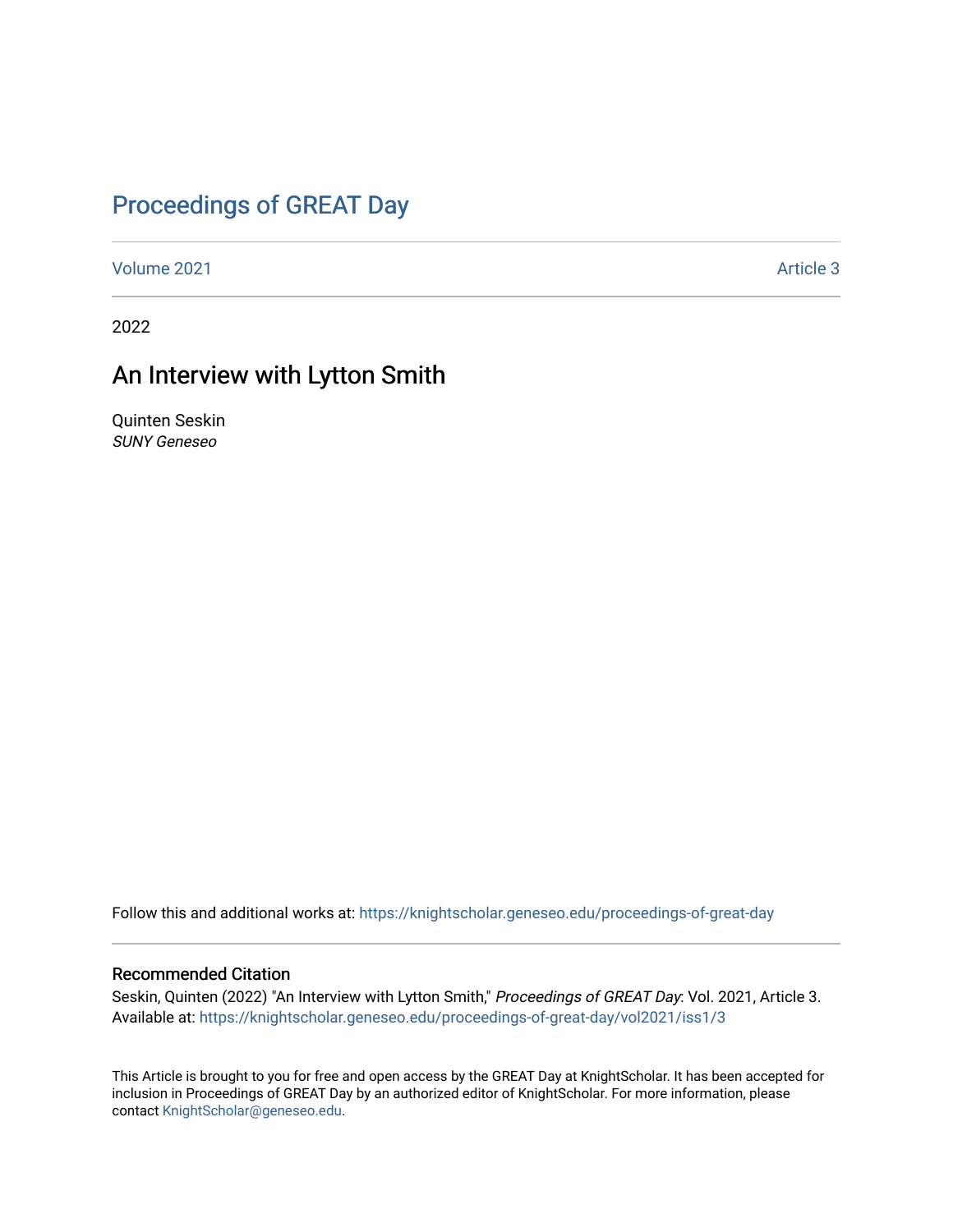# An Interview with Lytton Smith

## Quinten Seskin

Lytton Smith, PhD, is the current director of GREAT Day, and is a Professor of English and Creative Writing here at SUNY Geneseo

#### **Can you describe the experience leading GREAT Day last year?**

It has been a fantastic experience. When you are just a faculty member, you get some sense of what students are doing, but as one of the organizers you really get to see all the different kinds of research that students are doing in their respective disciplines. There is a level of excitement you get from coming in and seeing people submit their titles and their abstracts, and I learn so much about the world from the hard work that students are doing.

#### **Are there any challenges that you faced when conducting GREAT Day last year? If so, how do you plan to address them this year?**

We were doing a lot of new things last year, for example, GREAT Day took place over multiple days when it normally takes place in just one day. Additionally, it was the first time we adopted a virtual format with time to plan it out, rather than just converting it to virtual the last minute like we have done in the past. There were definitely things we had to learn and work around, and everybody has a certain familiarity with zoom, so there were hitches here and there about people not being able to get into a zoom. But fortunately, there were not many, and I think while we are really excited to go in-person and have the single day with no classes this year, there was something quite fun about having the five days...like a full academic conference that might last over multiple days, it gives you time to look forward for things.

#### **As we know, last year's GREAT Day was held online due to the circumstances. Are there any aspects of virtual GREAT Day that you plan to incorporate this year?**

Absolutely, we are trying to make sure that we don't leave behind the opportunities of the virtual world, which is why we are moving to a new conference platform. One of the factors that we took into account when choosing to work with this new platform was the inclusion of a user friendly virtual gallery. What this means is that students can display their poster presentations in the campus ballroom, and additionally have an online equivalent that can be referred to if someone misses a session, or wants to look back at a poster. Additionally, if students want to record their sessions, we can host those as well. We are not quite making it a fully hybrid event because we are trying to focus on